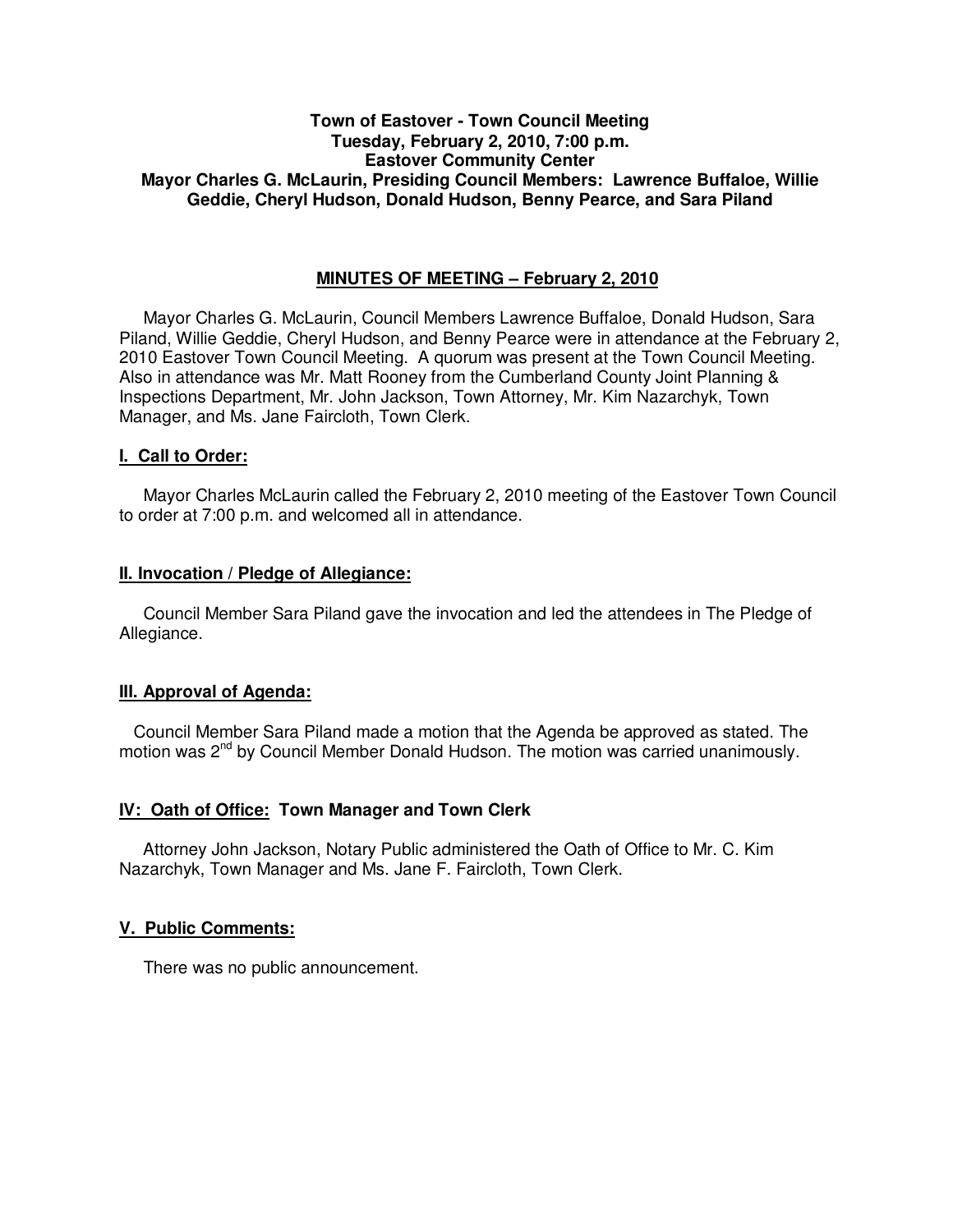## **VI. Consent Agenda:**

- 1. Consider approval of the January 5, 2009 Town Council Minutes.
- 2. Consider approval of the December 31, 2009 Financial Report.

 Council Member Donald Hudson made a motion to approve the Consent Agenda as stated. The motion was 2<sup>nd</sup> by Council Member Cheryl Hudson. The motion was carried unanimously.

## **VII. Discussion Agenda:**

### **Agenda Item #1:**

## **Briefing by Mr. Morgan Johnson, Chairman Eastover Sanitary District.**

 Mr. Morgan Johnson gave the Town Council an update on the Eastover Sanitary District water projects. Mr. Johnson stated that the projects are in the red tape phase now, and they are on track to award the contract by March 2010. Mr. Johnson said the ground breaking will be sometime in March. He stated that Phase III of the project will be going to USDA for approval in the next few days.

## **Agenda Item #2:**

### **Public Hearing Case No. P10-01: Rezoning of 2.01 +/- Acres from A1 Agriculture to R40A Residential or to a more Restrictive Zoning District, Located at 2290 Tom Geddie Road; Submitted and Owned by Alonza C. & Gwendolyn M. Edwards.**

 Mr. Matt Rooney of the Cumberland County Planning & Inspections Department gave a briefing on Case No. P10-01 to the Town Council. Mr. Rooney stated that the property has frontage of 248.19' +/- on SR 1721 (Tom Geddie Road) and the initial zoning is A1. He stated that the surrounding areas are zoned North RR & A1; South RR, R40 & A1; East A1; West A1. Mr. Rooney stated that the Planning & Inspections Staff recommends approval of the R40A Residential District. He stated that the district requested is consistent with the 2030 Comprehensive Plan, which calls for "rural" and "community growth areas" at this location. He stated that the request will ensure comparable lot sizes with the one acre lots currently recommended for this area in the Eastover Land Use Policies Plan and the pending Northeastern Cumberland Study. Mr. Rooney stated that there are no other districts considered suitable for this request.

 Council Member Sara Piland made a motion to approve Case No. P10-01 as recommended by the Cumberland County Planning Board and as presented by Mr. Rooney. The motion was 2<sup>nd</sup> by Council Member Lawrence Buffaloe. The vote was unanimous.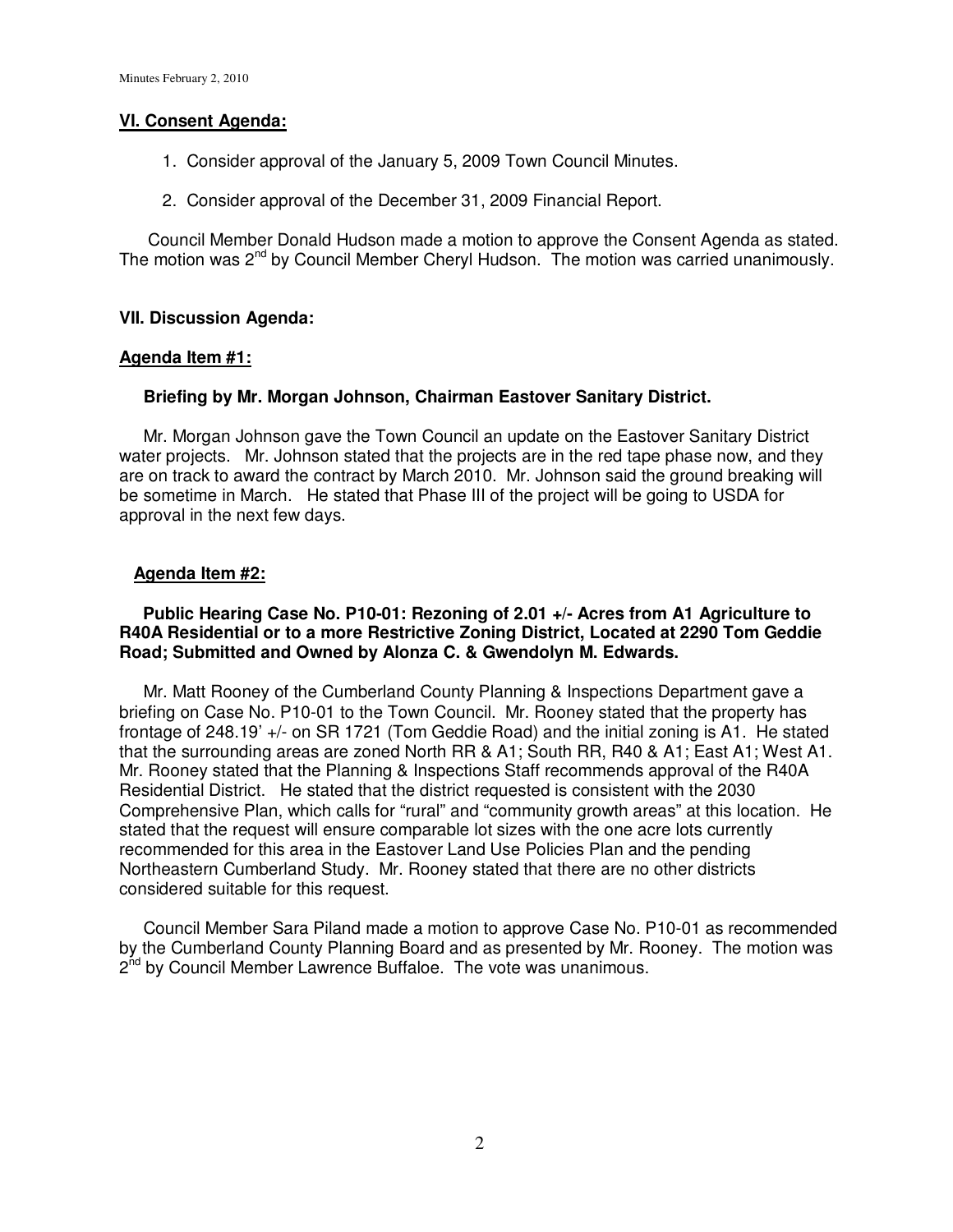#### **Agenda Item #3:**

## **Sub-Division Review – Case No. 09-041: Zero Lot Line Subdivision Review; Owner Mary J. Holofchak; Property Location: South Side of SR 1831 (Baywood Road), South East of I-95.**

 Mr. Matt Rooney from the Cumberland County Planning & Inspections Department briefed the Town Council on Case No. 09-041. Mr. Rooney stated that the developer is requesting approval of a two lot, zero lot line subdivision. The property has 150.94 feet of road frontage along SR 1831 (Baywood Road). He stated the request is for a two acre lot and a 14.38 acre lot and is currently zoned A1. He said the remaining parent tract will be limited for any future drive connections by the N.C. Department of Transportation and will be required to serve any future lots by an internal street system. The Eastover Sanitary District's water system has not been constructed in this location at this time. Mr. Rooney stated the development plat/plan submitted to the Planning Department is conditionally approved as submitted and is subject to the conditions stated on the condition sheet.

 Council Member Sara Piland asked about the two cuts of the property. Mr. Rooney stated that they are trying to prevent additional driveways.

 Council Member Donald Hudson made a motion to approve Case No. 09-041 as presented by Mr. Rooney. The motion was 2<sup>nd</sup> by Council Member Lawrence Buffaloe. The motion was carried unanimously.

#### **Agenda Item #4:**

### **Presentation by Mr. Matt Rooney concerning the development plan for a commercial district.**

 Mr. Matt Rooney from the Cumberland County Planning & Inspections Department gave a presentation concerning the proposed development plan for a commercial district. Mr. Rooney presented the Town Council with a document that has the land uses and the zoning classifications. Mr. Rooney stated that the downtown area should be zoned C(P) which is the heaviest commercial zoning. He stated to allow for future growth or expansion of the commercial district, at some point you should be considering extending areas for potential commercial growth. Mr. Rooney showed the Council an Ariel view of the proposed commercial district. Mr. Rooney stated that Ball Park Road and the area at Armstrong School are heavy traffic areas and possibly should be considered in the commercial district. He stated that the commercial district should possibly be extended down to the Rock Hill Road area.

 Mayor McLaurin stated that we all agree that Dunn Road will be the main commercial district. Council Member Sara Piland stated that we can all agree that Dunn Road and possibly some of the other areas as stated by Mr Rooney, or a combination thereof could be considered. Council Member Piland stated that she would like quaint shops for this area, and the Big Box stores at the I-295 Interchange. Council Member Sara Piland stated she felt we should create a new district and specify what we want, and the process of getting a new district other than the ones on this list. Mr. Rooney stated the next step is to start talking about specifically what uses we are going to promote in this downtown central district.

 Mr. Rooney stated the Council should take the time to go through the list of zoning classifications he handed out to the Council and to determine what kinds of things you want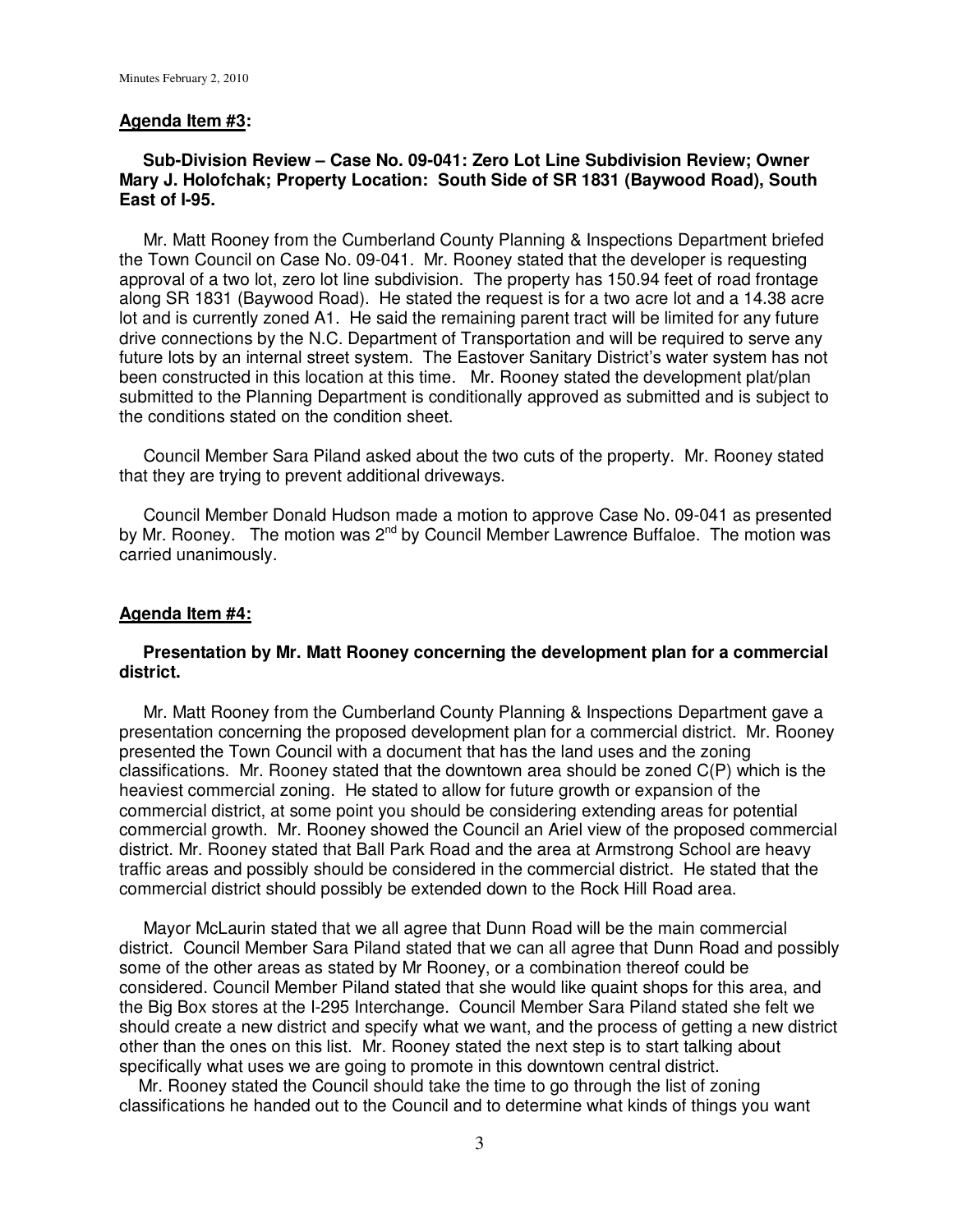and do not want in the downtown district. He said the next step in the process would be for us to reconvene and get some feedback from the Council. He stated at that point we could start thinking about signage, landscaping, and other things of that nature. Council Member Piland stated that the people of Eastover need to be involved.

 Council Member Benny Pearce stated, can we adopt a vision. Mr. Rooney stated that Mr. Pearce is talking about changing the Zoning Ordinance.

 Council Member Willie Geddie made a motion that the Town holds a Community Forum to get the community's concerns of the proposed downtown district. The motion was  $2^{nd}$  by Council Member Sara Piland. The motion was carried unanimously.

### **Agenda Item #5:**

#### **Discuss Door Replacement for the Community Center.**

Mr. Kim Nazarchyk, Town Manager briefed the Town Council on the upgrade for the Community Center to meet the Fire Marshall's Office fire codes. He stated that he had received two bids for the upgrade and they were from Mr. Ryan Blackwell / Atlantic Services and Mr. Chuck Furr / Furr Construction Co. Inc. He stated that the bid from Atlantic Services was in the amount of \$6,175.00, and the bid from Furr Construction Co., Inc. was in amount of \$3,262.00. Mr. Nazarchyk stated that Atlantic Services included 3 commercial steel doors with exit bars and lockable door handles on the outside, and to install 3 lighted exit lights and cost include materials and labor. He stated that Furr Construction Co. Inc. would install 3 fiberglass doors, 3 lighted exit lights, and subcontractors/suppliers have agreed to donate some of the labor, time and materials in assisting in this upgrade of the community building. He stated that the Fire Marshall has approved the fiberglass doors, in lieu of the steel doors. He also stated that this construction could be accomplished in a one week timeframe. He said this improvement to the building would increase the maximum capacity from 49 to121 people.

 Attorney Jackson asked if we have the funds in an account in the budget to pay for this work without doing a Budget Amendment. Council Member Cheryl Hudson stated that funds have been budgeted for maintenance and there are enough funds to cover the cost without a Budget Amendment. Attorney Jackson also stated that the contractors must show proof of insurance and a copy should be included with their bids.

Council Member Lawrence Buffaloe made a motion to award the contract to Furr Construction Co. Inc. in the amount of \$3,262.00; and to authorize the Town Manager to execute a purchase order/contract to meet the Fire Marshall's recommendation. The motion was 2<sup>nd</sup> by Council Member Donald Hudson. The motion was carried unanimously.

### **Agenda Item #6:**

### **Discuss floor cleaning/waxing for the Community Center.**

 Mr. Kim Nazarchyk briefed the Town Council on the stripping, and waxing the floors in the Eastover Community Center. He stated that he has two bids from contractors and they are as follows: A.R.M. Facility Services Inc. and Fairfax Cleaning Service. He stated when the Civic Club managed the building they had the floors stripped annually and had them waxed and buffed quarterly. The contractor A.R.M. Facility Services, Inc. is currently doing this job, and his bid to continue is \$607.70 annual fee, with additional requested services at \$125.00 per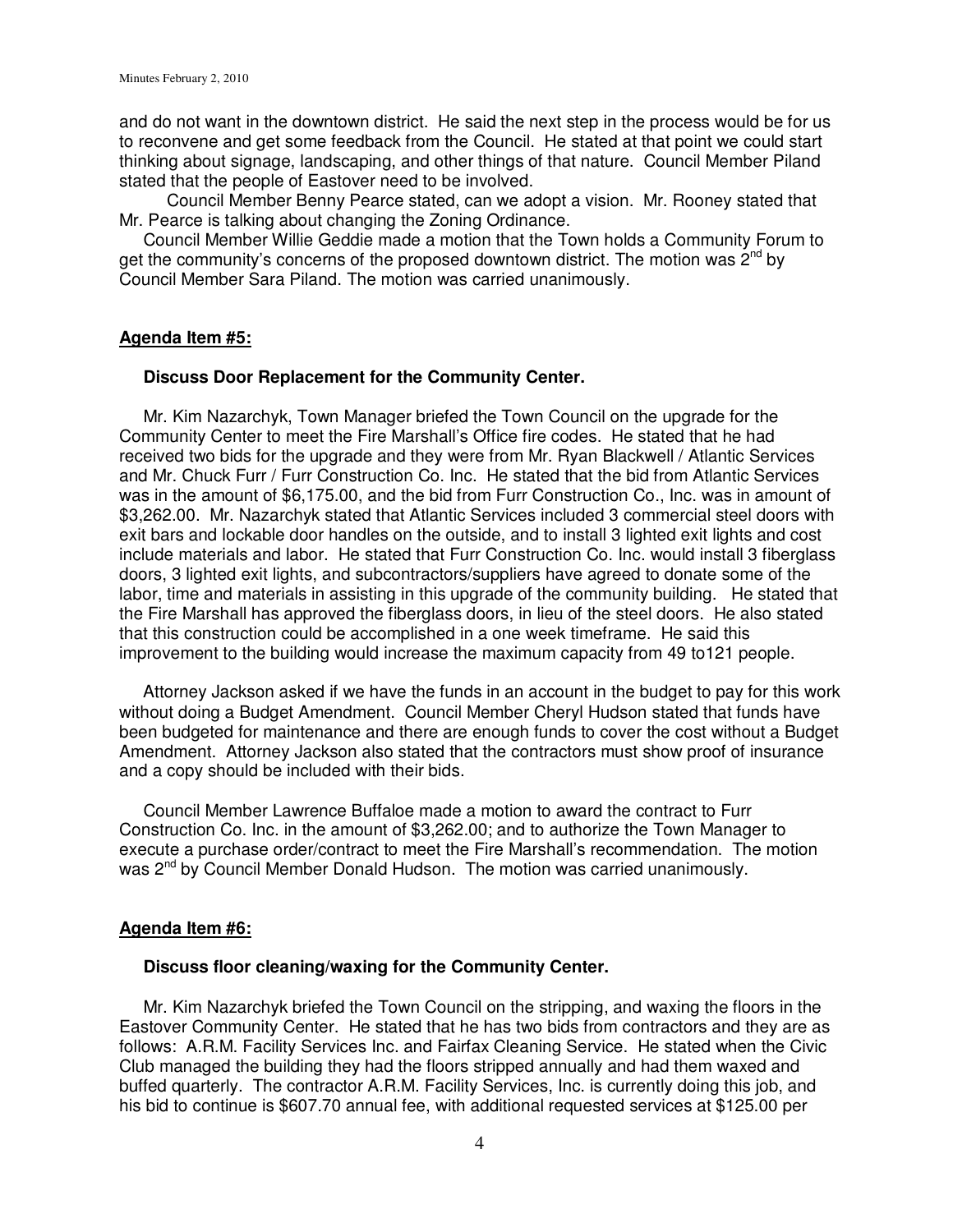visit (quarterly) (i.e. waxing & buffing), or approximately \$1000.00 per year. He stated that contractor Fairfax Cleaning Service bid is in the amount of \$410.00 annual fee for stripping and waxing, with an additional cost of \$75.00 per visit (quarterly) for waxing and buffing, approximately \$750.00 per year. Council Member Sara Piland stated that there are no specifications with the bid from Fairfax Cleaning Service. Mr. Nazarchyk stated the contract is for one year. Mr. Nazarchyk asked Mr. Bob Nail for his opinion on both contractors as he has worked with each. Mr. Nail stated that he would go with the lower bid as the contractor does good work for less.

 Attorney Jackson stated that specifications should be clarified before any type of acceptance of this agreement. Attorney Jackson stated that the specifications need to be compared and determined if the selected contractor's specifications are as good as the contractor rejected.

 Council Member Sara Piland made a condition of motion to authorize the Town Manager to confirm specifications for each contractor to confirm that it is alike or equivalent performance, and then prepare contract/purchase order to contractor in the amount of \$710.00. The motion was 2<sup>nd</sup> by Council Member Willie Geddie. The motion was carried unanimously.

 Attorney Jackson advised the Town Council and Town Manager in public purchasing we should put the specification requirements in the specification for bids. He stated that this is a little more trouble on the front end, but saves time and head ache's later. It will help you evaluate the bid proposals later. He stated that he and Mr. Taylor put together a Purchasing Policy and he will go over this with Mr. Nazarchyk.

### **VII. Receive Mayors Update**:

 Mayor McLaurin stated that he and the Council met with DOT a few weeks ago to determine speed limits and changes to the roads. Mr. Narzachyk stated that he has asked DOT to look at the congestion at Dunn Road & Baywood Road and the speed limit and the Dobbin Holmes Road intersection.

 Mayor McLaurin stated that we are going to have a Public Forum but have not decided on the date.

 Mayor McLaurin stated that the Mayor's Coalition Meeting will be hosted by The Town of Eastover on Friday, February 5, 2010 at the Eastover Community Center. There will be approximately 30 people in attendance. Mayor McLaurin stated that his wife was preparing the breakfast for the event. Mayor McLaurin stated that a different town hosts this meeting each quarter. He also stated that the Mayor of each town in Cumberland County is represented at this meeting, to include the some of the Commissioners and other officials. Mayor Mclaurin made a motion that the Town pay for the cost of this Mayor's Coalition Meeting breakfast. Council Members voted unanimously in favor of this motion.

 Mayor McLaurin stated that the "Citizens Advisory Committee"will meet following the Town Council meeting this evening.

 Mayor McLaurin stated that all Council Members, the Town Manager and himself attended the "Essential of Municipal Government" Course held in Wilmington, NC. The course consisted